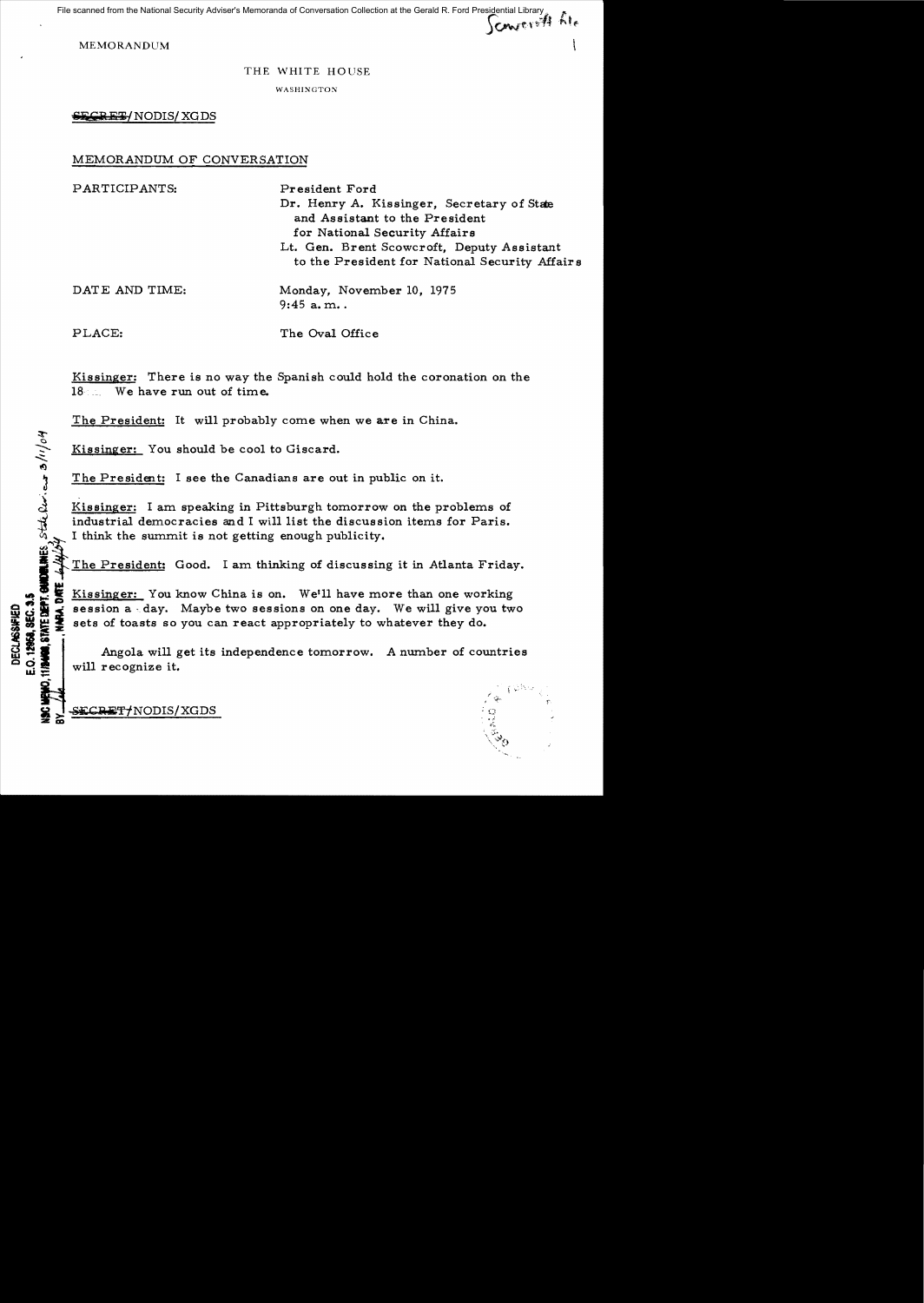The President: We surely won't.

Kissinger: No.

Hassan has pulled back in the Sahara. But if he doesn't get it, he is finished. We should now work to ensure he gets it. We would work it through the UN eo ensure a favorable vote.

Hussein wants to come in March. It would be better earlier. Could you seehim for a day in December?

The President: How about Rabin?

Kissinger: Peres wants to establish a separate channel through Rumsfeld. I don't think we should broaden our foreign policy contacts that way.

The President: We certainly don't want a renewal of the kind of playing off of one against the other we had before.

Kissinger: The best way to avoid that is to have only one point of contact.

The President:. I wonder about Hussein following Sadat so soon.

Kissinger: We can have it in March. Rabin I am worried about in December. I don't think we should leave him running around here in this country when I am not here.

Ambassador Murphy is here from Syria. It would be good if you could see him for 15 minute s.

The President: Sure.

-<del>SEGRET/</del>NODIS/XGDS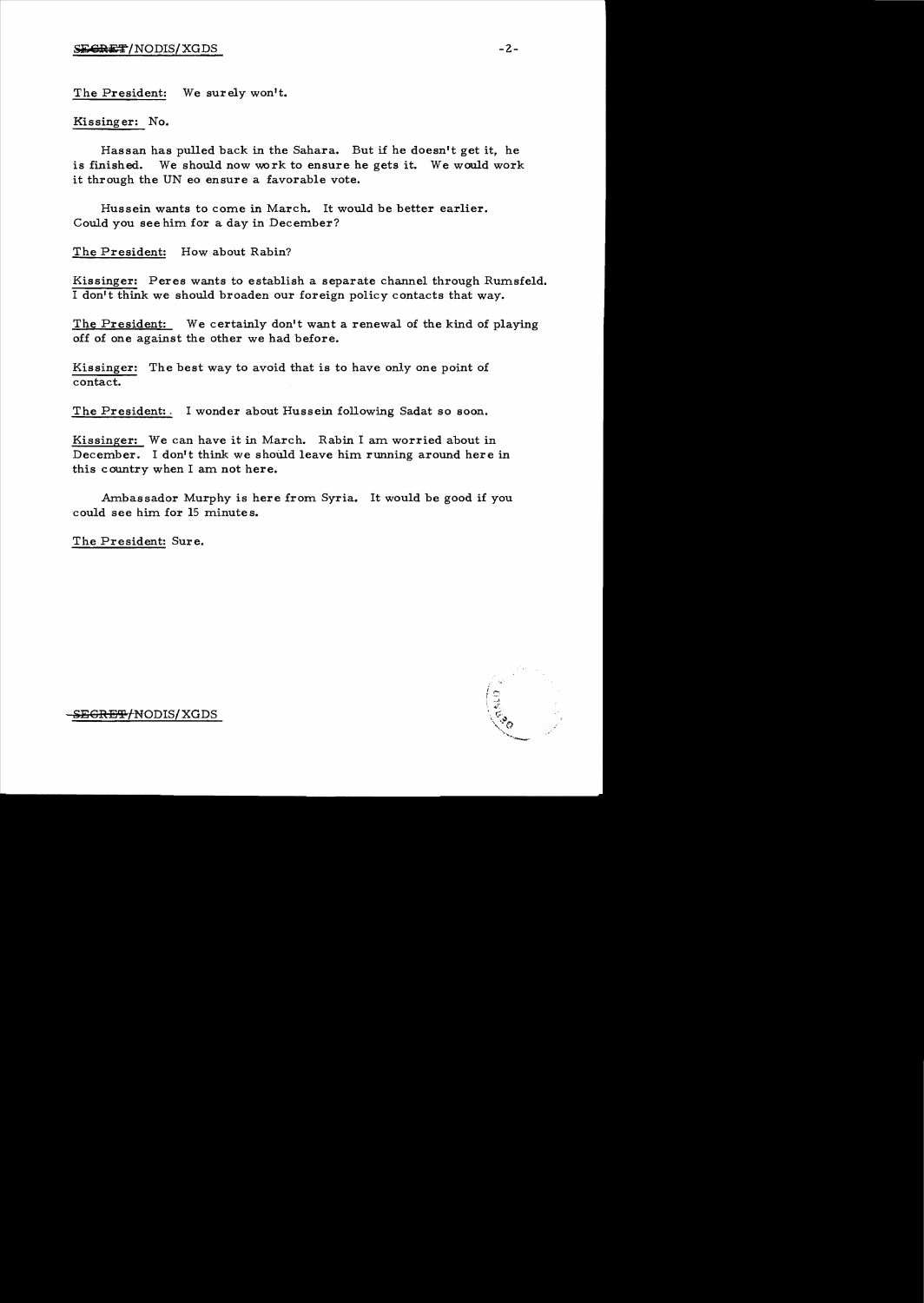crosbing elseen/dag. England systems, one indeling.  $\frac{1}{\sqrt{1+\frac{1}{\sqrt{1-\frac{1}{\sqrt{1-\frac{1}{\sqrt{1-\frac{1}{\sqrt{1-\frac{1}{\sqrt{1-\frac{1}{\sqrt{1-\frac{1}{\sqrt{1-\frac{1}{\sqrt{1-\frac{1}{1-\frac{1}{\sqrt{1-\frac{1}{1-\frac{1}{\sqrt{1-\frac{1}{1-\frac{1}{1-\frac{1}{1-\frac{1}{1-\frac{1}{1-\frac{1}{1-\frac{1}{1-\frac{1}{1-\frac{1}{1-\frac{1}{1-\frac{1}{1-\frac{1}{1-\frac{1}{1-\frac{1}{1-\frac{1}{1-\frac{1}{1-\frac{1}{1-\frac{1}{1-\$ K Thur is us von pour spanish could trout  $\frac{d}{dx}$  then P It will pour, come comme une aux sin chine you should be cost to Gracial.  $\frac{\mathcal{K}_\parallel}{\mathcal{K}_\parallel}$ Lors a Consultant are an futtie on M.  $\frac{p}{\pm}$ I speaking in Putts tournous on justof indus <u> Immersier + first til the decussion strus</u> for Paris. I trunk surmit wit getting ering. publicity V Good. Itailing of decorsing it in attendes Firthy K Janthouse China is one. (Entry frage) we will give you t'estof toost so jou con unit approp. to whatever they do. Compola viall pet elpeta Termanos. Ce emmetre P commune aviel recog.) 1 US a surely creat.  $K\mathcal{L}_{\mathcal{D}}$ Hoeran has juilled to him a Salana. But If he has atget it be is finished, we should mour with to wisse he gets it. We mould week it than NN to writing a farmed with. Herstein wentstelland in howch. Stward le better earlier Could you see time for a 1 dry in Dec P. How Next Robin El Perez monto to estern esparate Uramiel **DECLASSIFIED** NSC MEMO, 11/24/98, STATE DEPT. GUIDELINES, State Deview 3/11/04 E.O. 12958, SEC. 3.5 BY  $\frac{1}{4}$  MARA DATE  $\frac{1}{4}$  W